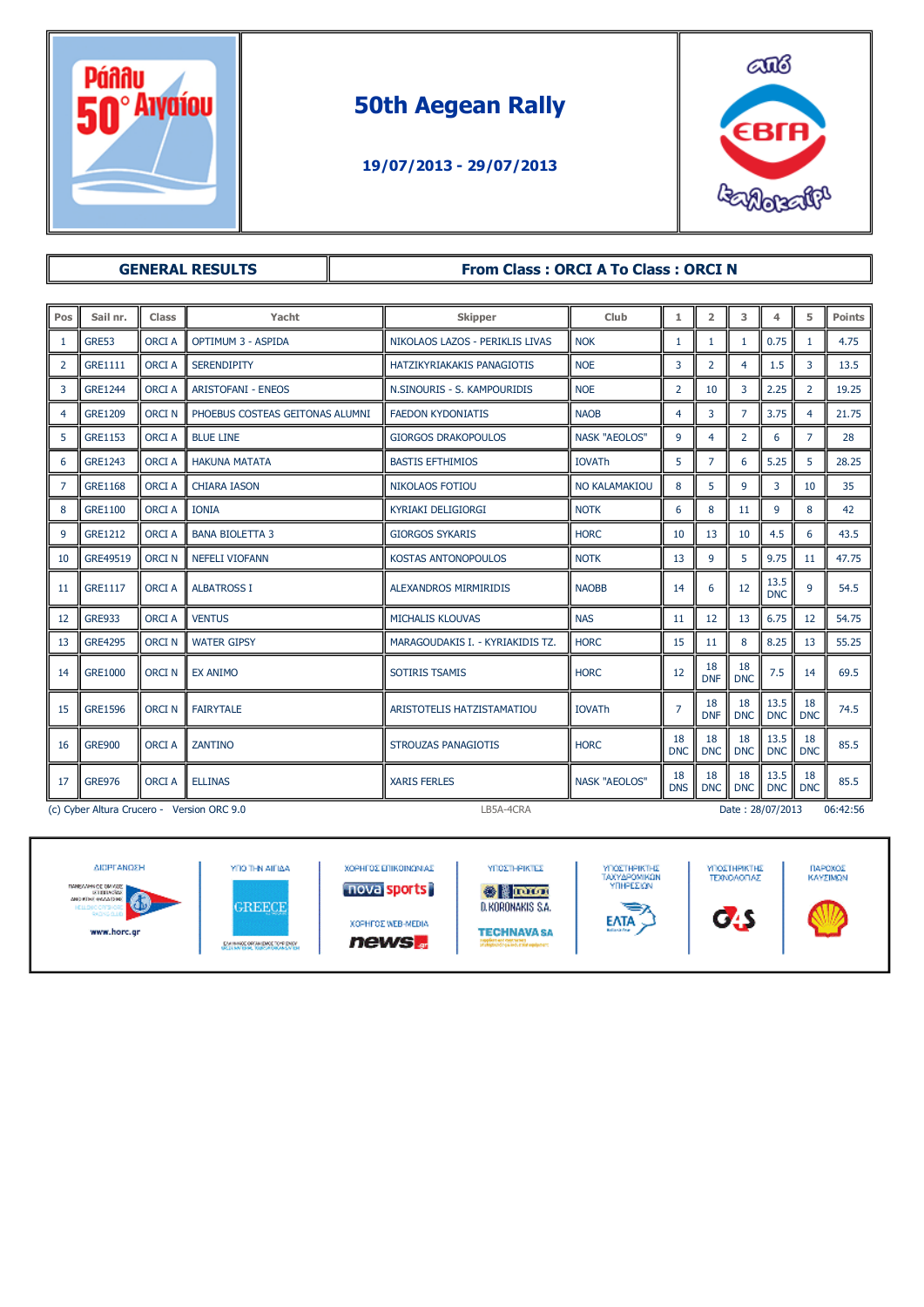

## 50th Aegean Rally





#### GENERAL RESULTS Class : IRC

| Pos                                        | Sail nr.       | <b>Class</b> | Yacht                | <b>Skipper</b>                 | <b>Club</b> |            |            |            |                    |                  | <b>Points</b> |
|--------------------------------------------|----------------|--------------|----------------------|--------------------------------|-------------|------------|------------|------------|--------------------|------------------|---------------|
|                                            | GRE12117       | <b>IRC</b>   | <b>DRAGON</b>        | VIRGINIA ETHNOPOULOU           | <b>HORC</b> |            |            |            | 1.5                |                  | 7.5           |
|                                            | <b>GRE1880</b> | <b>IRC</b>   | <b>APIDALOS NAFS</b> | i kourkoulou aliki             | <b>NOE</b>  |            |            |            | 0.75               |                  | 9.75          |
|                                            | GRE36          | <b>IRC</b>   | <b>URSUS MINOR</b>   | NOUTSOS STELIOS                | IOP-DEI     |            |            |            | 3.75               |                  | 13.75         |
|                                            | GRE40A         | <b>IRC</b>   | <b>iSAIL</b>         | ST. HATZIGRIGORIS - C. KARIDIS | <b>HORC</b> |            |            |            | 2.25               |                  | 17.25         |
|                                            | <b>GRE1353</b> | <b>IRC</b>   | <b>AFROESSA</b>      | KONSTANTINOS GRETSOS           | <b>NAOB</b> |            | <b>DSQ</b> |            |                    |                  | 25            |
|                                            | GRE800X        | <b>IRC</b>   | <b>ALBIREO</b>       | YIANNIS KOUTSOUKOS             | <b>HORC</b> | <b>DNC</b> | <b>DNC</b> | <b>DNC</b> | 5.25<br><b>DNC</b> | <b>DNC</b>       | 33.25         |
| (c) Cyber Altura Crucero - Version ORC 9.0 |                |              |                      |                                |             |            |            |            |                    | Date: 28/07/2013 | 22:27:30      |

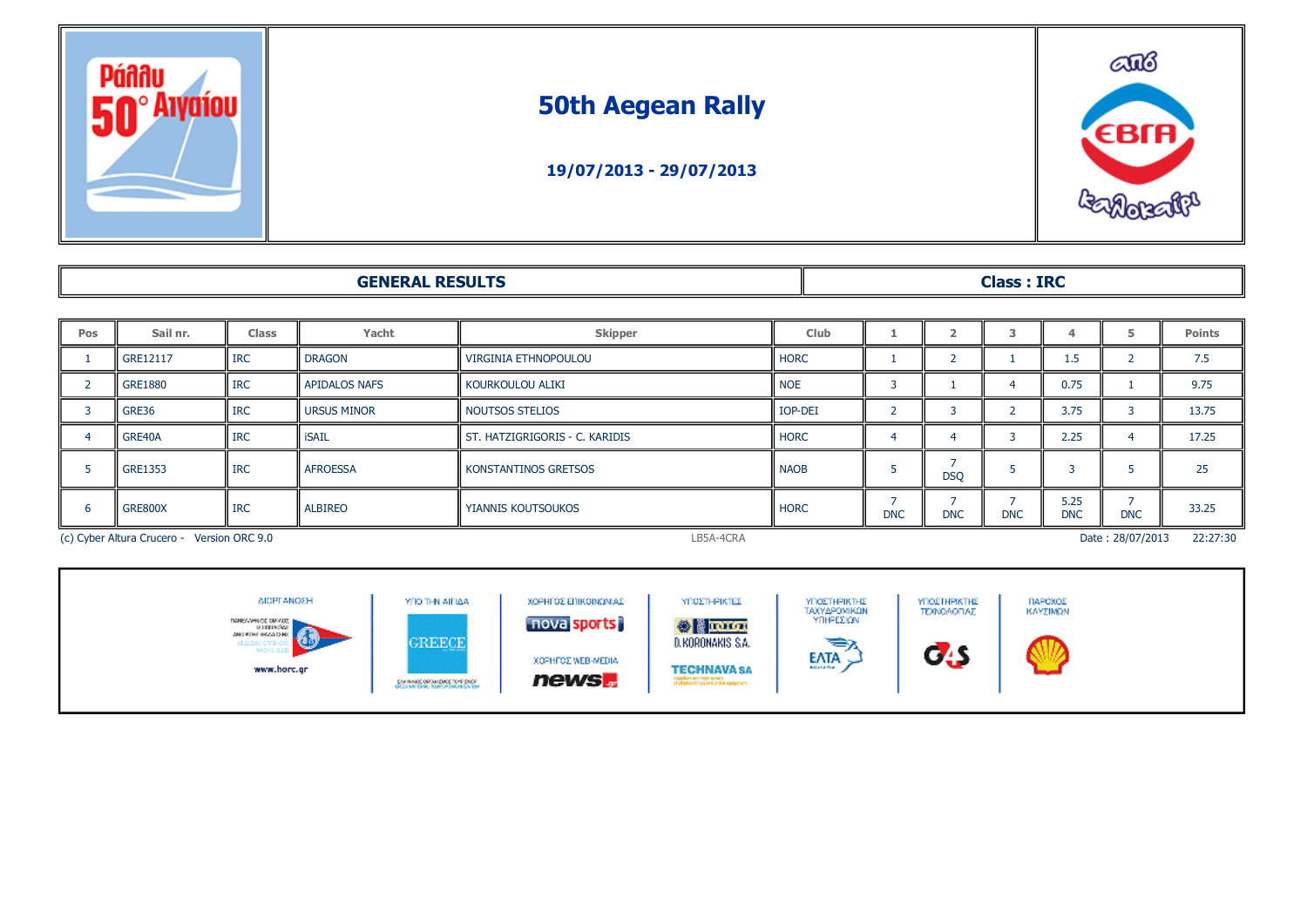

# 50th Aegean Rally

### 19/07/2013 - 29/07/2013



| <b>GENERAL RESULTS</b> |                                                                                         |                               |                                   | From Class: CLUB 1 To Class: CLUB 3           |                                            |                  |                  |                  |                  |                  |               |
|------------------------|-----------------------------------------------------------------------------------------|-------------------------------|-----------------------------------|-----------------------------------------------|--------------------------------------------|------------------|------------------|------------------|------------------|------------------|---------------|
|                        |                                                                                         |                               |                                   |                                               |                                            |                  |                  |                  |                  |                  |               |
| Pos                    | Sail nr.                                                                                | Class                         | Yacht                             | <b>Skipper</b>                                | Club                                       | 1                | $\overline{2}$   | 3                | $\overline{4}$   | 5                | <b>Points</b> |
| 1                      | A234                                                                                    | <b>CLUB</b><br>1.             | <b>SOROCOS</b>                    | PELEKANAKIS-DELIGIANNIS-<br><b>SOYVALTZIS</b> | <b>SND</b>                                 | $\overline{2}$   | 1                | 1                | 0.75             | 1                | 5.75          |
| 2                      | GRE1110                                                                                 | <b>CLUB</b>                   | AFRODITI-SOLARIS                  | <b>VASILIS MILIOTIS</b>                       | <b>NASPOR</b>                              | 1                | $\overline{2}$   | $\overline{7}$   | 2.25             | 5                | 17.25         |
| 3                      | <b>GRE280</b>                                                                           | <b>CLUB</b><br>$\mathbf{1}$   | <b>ALTER EGO</b>                  | <b>STELIOS BONAS</b>                          | <b>NOE</b>                                 | 10               | 4                | $\overline{2}$   | 3                | $\overline{2}$   | 21            |
| $\overline{4}$         | <b>GRE136</b>                                                                           | <b>CLUB</b><br>$\overline{2}$ | <b>ALKYON</b>                     | <b>GEORGIOS LOUNDRAS</b>                      | <b>NAOB</b>                                | 5                | 3                | $\overline{4}$   | 6                | 11               | 29            |
| 5                      | GRE22                                                                                   | <b>CLUB</b><br>3              | DE MALO V - FIATPOI TOY<br>ΚΟΣΜΟΥ | <b>GIAPALAKIS IOANNIS</b>                     | <b>HORC</b>                                | 8                | 8                | 6                | 4.5              | 3                | 29.5          |
| 6                      | <b>GRE834</b>                                                                           | <b>CLUB</b><br>2              | <b>KORMORANOS II</b>              | KONSTANTINOS MANIOUDAKIS                      | <b>NO HANION</b>                           | 3                | 7                | 3                | 7.5              | 10               | 30.5          |
| $\overline{7}$         | <b>GER4712</b>                                                                          | <b>CLUB</b><br>1              | <b>TRINITY</b>                    | <b>WALTER KRAHER</b>                          | YC ZELL AM SEE                             | 11               | 6                | 10               | 1.5              | 6                | 34.5          |
| 8                      | GRE1370                                                                                 | <b>CLUB</b><br>2              | <b>ATHINA</b>                     | ALISANDRATOS PANAGIOTIS                       | <b>NAOB</b>                                | 18               | 5                | 8                | 5.25             | 9                | 45.25         |
| 9                      | GRE49402                                                                                | <b>CLUB</b><br>3              | <b>ALMYRA</b>                     | <b>DIMITRIS NANADAKIS</b>                     | <b>NO HANION</b>                           | 15               | 10               | 9                | 6.75             | 8                | 48.75         |
| 10                     | A238                                                                                    | <b>CLUB</b><br>3              | <b>ZEPHYROS</b>                   | <b>KARAMVASIS LOUKAS</b>                      | <b>SMYN</b>                                | 4                | 24<br><b>DNF</b> | 14               | 3.75             | 7                | 52.75         |
| 11                     | <b>GRE1090</b>                                                                          | <b>CLUB</b><br>3              | <b>NEARCHOS</b>                   | MICHALIS VASILAKIS                            | <b>ISTIOPLOIKOS OMILOS</b><br><b>RETHY</b> | 9                | 9                | 11               | 9                | 24<br><b>DNC</b> | 62            |
| 12                     | <b>GRE1295</b>                                                                          | <b>CLUB</b><br>3              | <b>LEVANTE</b>                    | KOURKOUTIS EFSTRATIOS                         | <b>NAO PERAMATOS</b>                       | 17               | 13               | 12               | 8.25             | 12               | 62.25         |
| 13                     | GRE1340                                                                                 | <b>CLUB</b><br>$\mathbf{1}$   | <b>FILIRA - FULGOR</b>            | SPYRIDON POULOS                               | <b>IOP DEI</b>                             | 13               | 24<br><b>DNF</b> | 5                | 18<br><b>DNC</b> | $\overline{4}$   | 64            |
| 14                     | <b>GER6839</b>                                                                          | <b>CLUB</b><br>$\mathbf{1}$   | <b>PAPAGENO</b>                   | <b>ROLF BRACKE</b>                            | <b>HORC</b>                                | 20               | 15               | 17               | 10.5             | 13               | 75.5          |
| 15                     | <b>GRE2642</b>                                                                          | <b>CLUB</b><br>1              | <b>ALEXANDRA I</b>                | <b>IOANNIS MAROULAKIS</b>                     | <b>IO KERKYRAS</b>                         | 16               | 11               | 13               | 18<br><b>DNC</b> | 24<br><b>DNC</b> | 82            |
| 16                     | GRE95                                                                                   | <b>CLUB</b><br>2              | <b>MARPISSA</b>                   | PAPANDREOU MARIA                              | <b>NO PAROU</b>                            | 14               | 14               | 15               | 18<br><b>DNC</b> | 24<br><b>DNC</b> | 85            |
| 17                     | <b>GRE1647</b>                                                                          | <b>CLUB</b><br>3              | <b>RHODOS</b>                     | <b>GEORGIOS VITSAKIS</b>                      | <b>NO GAZIOU KRITIS</b>                    | 24<br><b>DNC</b> | 12               | 16               | 9.75             | 24<br><b>DNC</b> | 85.75         |
| 18                     | GRE49128                                                                                | <b>CLUB</b><br>2              | <b>OUSYRA</b>                     | <b>GIANNIS GRIPARIS</b>                       | <b>NO SYROU</b>                            | 6                | 24<br><b>DNC</b> | 24<br><b>DNC</b> | 18<br><b>DNC</b> | 24<br><b>DNC</b> | 96            |
| 19                     | <b>GRE524</b>                                                                           | <b>CLUB</b><br>3              | <b>AETHRA</b>                     | <b>GOTSIS ALEXANDROS</b>                      | <b>NO HANION</b>                           | $\overline{7}$   | 24<br><b>DNS</b> | 24<br><b>DNC</b> | 18<br><b>DNC</b> | 24<br><b>DNC</b> | 97            |
| 20                     | <b>GRE1207</b>                                                                          | <b>CLUB</b><br>3              | <b>IOESSA</b>                     | <b>ALEXIS LIOGAS</b>                          | <b>NAOEF</b>                               | 12               | 24<br><b>DNF</b> | 24<br><b>DNC</b> | 18<br><b>DNC</b> | 24<br><b>DNC</b> | 102           |
| 21                     | <b>GRE1646</b>                                                                          | <b>CLUB</b>                   | <b>AKASTI</b>                     | <b>ELEYTHERIOS PAVLIDAKIS</b>                 | <b>IO RETHYMNOU</b>                        | 19               | 24<br><b>DNF</b> | 24<br><b>DNC</b> | 18<br><b>DNC</b> | 24<br><b>DNC</b> | 109           |
| 22                     | <b>GRE4963</b>                                                                          | <b>CLUB</b><br>2              | <b>PANOS GOLEMIS</b>              | PETROPOULOS DIMITRIS                          | <b>NO TINOU</b>                            | 21               | 24<br><b>DNC</b> | 24<br><b>DNC</b> | 18<br><b>DNC</b> | 24<br><b>DNC</b> | 111           |
| 23                     | <b>GRE1149</b>                                                                          | <b>CLUB</b>                   | AGAPI-SV1GE                       | <b>TRAIKOS IOANNIS</b>                        | <b>ANOG</b>                                | 24<br><b>DNF</b> | 24<br><b>DNC</b> | 24<br><b>DNC</b> | 18<br><b>DNC</b> | 24<br><b>DNC</b> | 114           |
|                        | LB5A-4CRA<br>(c) Cyber Altura Crucero - Version ORC 9.0<br>Date: 28/07/2013<br>10:35:42 |                               |                                   |                                               |                                            |                  |                  |                  |                  |                  |               |